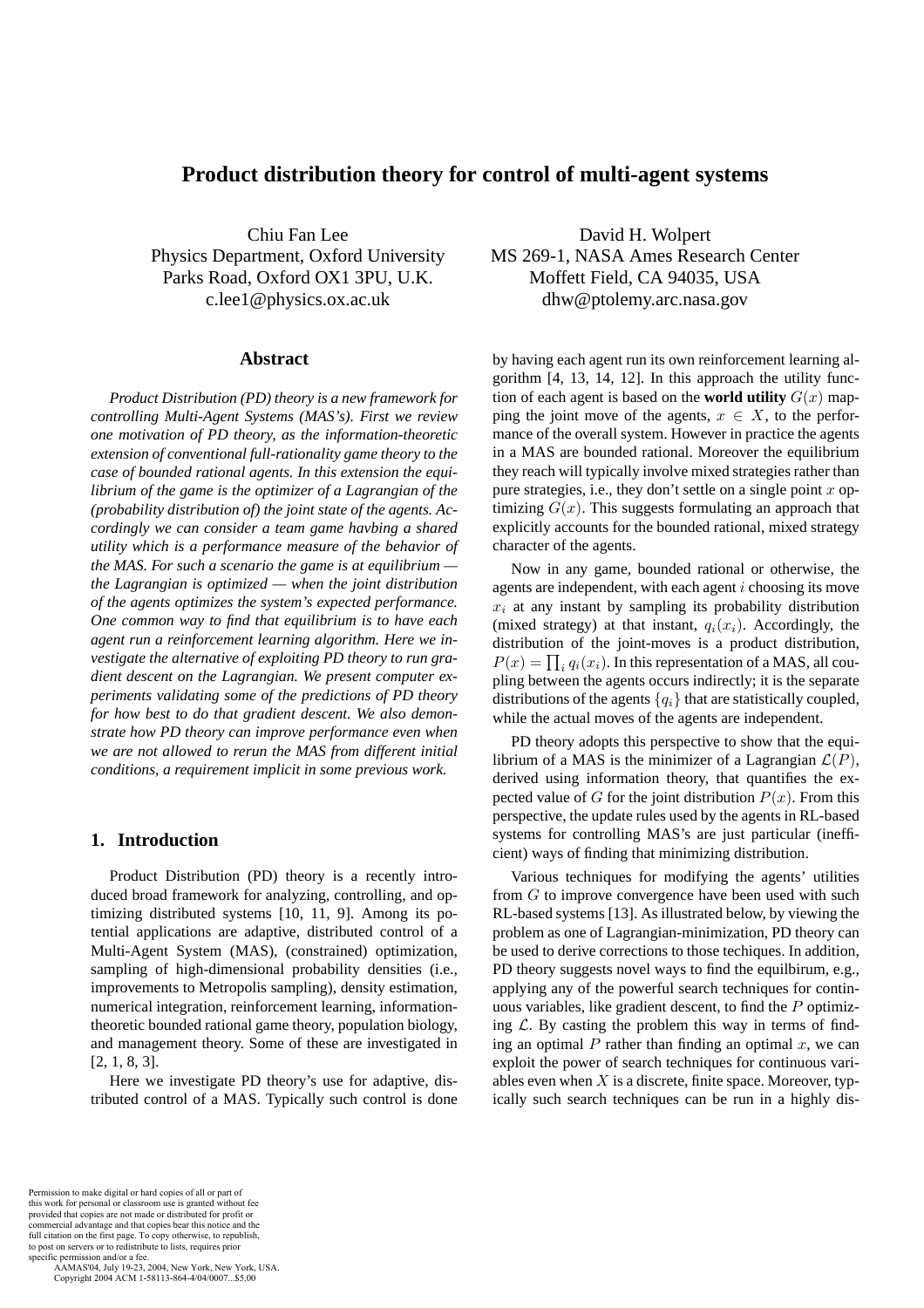tributed fashion, since  $P$  is a product distribution. Finally, the techniques for modifying agents' utilities in RL-based systems often require rerunning the MAS from different initial conditions, or equivalently exploiting knowledge of the functional form of  $G$  to evaluate how particular changes to the initial conditions would affect  $G$ . PD theory provides us with techniques for improving convergence even when we have no such knowledge, and when we cannot rerun the system.

In the next section we review the game-theory motivation of PD theory. We then present details of our Lagrangianminimization algorithm. We end with computer experiments involving both controlling a spin glass (a system of coupled binary variables) and controlling the agents in a variant of the bar problem [13]. These experiments both validate some of the predictions of PD theory of how best to modify the agents' utilities from G, and of how to improve convergence when one cannot rerun the system.

#### **2. Bounded Rational Game Theory**

In this section we motivate PD theory as the informationtheoretic formulation of bounded rational game theory.

#### **2.1. Review of noncooperative game theory**

In noncooperative game theory one has a set of N **players**. Each player i has its own set of allowed **pure strategies**. A **mixed strategy** is a distribution  $q_i(x_i)$  over player i's possible pure strategies. Each player i also has a **private utility** function  $q_i$  that maps the pure strategies adopted by all  $N$  of the players into the real numbers. So given mixed strategies of all the players, the expected utility of player  $i$ strategies of all the players, the exp<br>is  $E(g_i) = \int dx \prod_j q_j(x_j)g_i(x)^{-1}$ .

In a **Nash equilibrium** every player adopts the mixed strategy that maximizes its expected utility, given the mixed strategies of the other players. More formally,  $\forall i, q_i$  = strategies of the other players. More formally,  $\forall i, q_i$  =<br>argmax<sub>q'<sub>i</sub></sub>  $\int dx q'_i \prod_{j \neq i} q_j(x_j) g_i(x)$ . Perhaps the major objection that has been raised to the Nash equilibrium concept is its assumption of **full rationality** [5, 6]. This is the assumption that every player  $i$  can both calculate what the strategies  $q_{i\neq i}$  will be and then calculate its associated optimal distribution. In other words, it is the assumption that every player will calculate the entire joint distribution that every player will calculate the entire joint distribution  $q(x) = \prod_j q_j(x_j)$ . If for no other reasons than computational limitations of real humans, this assumption is essentially untenable.

#### **2.2. Review of the maximum entropy principle**

Shannon was the first person to realize that based on any of several separate sets of very simple desiderata, there is a unique real-valued quantification of the amount of syntactic information in a distribution  $P(y)$ . He showed that this amount of information is (the negative of) the Shannon entropy of that distribution,  $S(P) = -\int dy P(y) ln[\frac{P(y)}{\mu(y)}].$ So for example, the distribution with minimal information is the one that doesn't distinguish at all between the various  $y$ , i.e., the uniform distribution. Conversely, the most informative distribution is the one that specifies a single possible y. Note that for a product distribution, entropy is addible y. Note that for a product distribution, i.e.,  $S(\prod_i q_i(y_i)) = \sum_i S(q_i)$ .

Say we are given some incomplete prior knowledge about a distribution  $P(y)$ . How should one estimate  $P(y)$ based on that prior knowledge? Shannon's result tells us how to do that in the most conservative way: have your estimate of  $P(y)$  contain the minimal amount of extra information beyond that already contained in the prior knowledge about  $P(y)$ . Intuitively, this can be viewed as a version of Occam's razor. This approach is called the maximum entropy (maxent) principle. It has proven useful in domains ranging from signal processing to supervised learning [7].

#### **2.3. Maxent Lagrangians**

Much of the work on equilibrium concepts in game theory adopts the perspective of an external observer of a game. We are told something concerning the game, e.g., its utility functions, information sets, etc., and from that wish to predict what joint strategy will be followed by real-world players of the game. Say that in addition to such information, we are told the expected utilities of the players. What is our best estimate of the distribution  $q$  that generated those expected utility values? By the maxent principle, it is the distribution with maximal entropy, subject to those expectation values.

To formalize this, for simplicity assume a finite number of players and of possible strategies for each player. To agree with the convention in other fields, from now on we implicitly flip the sign of each  $q_i$  so that the associated player  $i$  wants to minimize that function rather than maximize it. Intuitively, this flipped  $q_i(x)$  is the "cost" to player  $i$  when the joint-strategy is  $x$ , though we will still use the term "utility".

Then for prior knowledge that the expected utilities of the players are given by the set of values  $\{\epsilon_i\}$ , the maxent estimate of the associated  $q$  is given by the minimizer of the Lagrangian

$$
\mathcal{L}(q) \equiv \sum_{i} \beta_i [E_q(g_i) - \epsilon_i] - S(q) \tag{1}
$$

Permission to make digital or hard copies of all or part of this work for personal or classroom use is granted without fee provided that copies are not made or distributed for profit or commercial advantage and that copies bear this notice and the full citation on the first page. To copy otherwise, to republish, to post on servers or to redistribute to lists, requires prior specific permission and/or a fee.

<sup>1</sup> Throughout this paper, the integral sign is implicitly interpreted as appropriate, e.g., as Lebesgue integrals, point-sums, etc.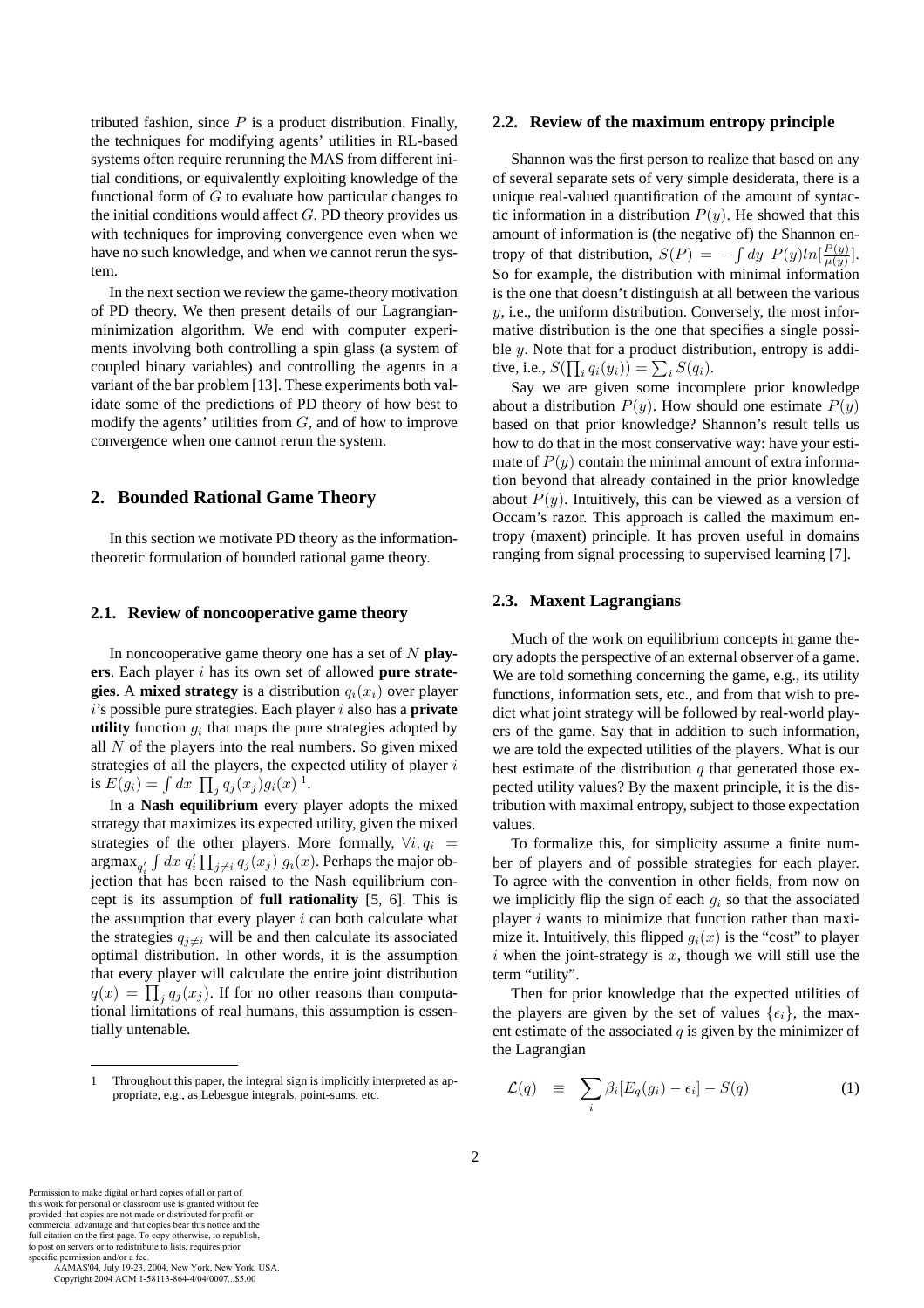$$
= \sum_{i} \beta_i [\int dx \prod_{j} q_j(x_j) g_i(x) - \epsilon_i] - S(q\hat{y})
$$

where the subscript on the expectation value indicates that it evaluated under distribution q, and the  $\{\beta_i\}$  are "inverse" temperatures" implicitly set by the constraints on the expected utilities.

Solving, we find that the mixed strategies minimizing the Lagrangian are related to each other via

$$
q_i(x_i) \propto e^{-E_{q_{(i)}}(G|x_i)}\tag{3}
$$

where the overall proportionality constant for each  $i$  is set where the overall proportionality constant for each *i* is set<br>by normalization, and  $G \equiv \sum_i \beta_i g_i$ . <sup>2</sup> In Eq. 3 the probability of player *i* choosing pure strategy  $x_i$  depends on the effect of that choice on the utilities of the other players. This reflects the fact that our prior knowledge concerns all the players equally.

If we wish to focus only on the behavior of player  $i$ , it is appropriate to modify our prior knowledge. To see how to do this, first consider the case of maximal prior knowledge, in which we know the actual joint-strategy of the players, and therefore all of their expected costs. For this case, trivially, the maxent principle says we should "estimate"  $q$  as that joint-strategy (it being the  $q$  with maximal entropy that is consistent with our prior knowledge). The same conclusion holds if our prior knowledge also includes the expected cost of player i.

Modify this maximal set of prior knowledge by removing from it specification of player i's strategy. So our prior knowledge is the mixed strategies of all players other than  $i$ , together with player  $i$ 's expected cost. We can incorporate our prior knowledge of the other players' mixed strategies directly, without introducing Lagrange parameters. The resultant **maxent Lagrangian** is

$$
\mathcal{L}_i(q_i) \equiv \beta_i [E(g_i) - \epsilon_i] - S_i(q_i) \n= \beta_i [\int dx \prod_j q_j(x_j) g_i(x) - \epsilon_i] - S_i(q_i)
$$

solved by a set of coupled **Boltzmann distributions**:

$$
q_i(x_i) \propto e^{-\beta_i E_{q_{(i)}}(g_i|x_i)}.\tag{4}
$$

Following Nash, we can use Brouwer's fixed point theorem to establish that for any non-negative values  $\{\beta_i\}$ , there must exist at least one product distribution given by the product of these Boltzmann distributions (one term in the product for each  $i$ ).

The first term in  $\mathcal{L}_i$  is minimized by a perfectly rational player. The second term is minimized by a perfectly *irrational* player, i.e., by a perfectly uniform mixed strategy  $q_i$ . So  $\beta_i$  in the maxent Lagrangian explicitly specifies the balance between the rational and irrational behavior of the player. In particular, for  $\beta \rightarrow \infty$ , by minimizing the Lagrangians we recover the Nash equilibria of the game. More formally, in that limit the set of  $q$  that simultaneously minimize the Lagrangians is the same as the set of delta functions about the Nash equilibria of the game. The same is true for Eq. 3.

Eq. 3 is just a special case of Eq. 4, where all player's share the same private utility, G. (Such games are known as **team games**.) This relationship reflects the fact that for this case, the difference between the maxent Lagrangian and the one in Eq. 2 is independent of  $q_i$ . Due to this relationship, our guarantee of the existence of a solution to the set of maxent Lagrangians implies the existence of a solution of the form Eq. 3. Typically players will be closer to minimizing their expected cost than maximizing it. For prior knowledge consistent with such a case, the  $\beta_i$  are all non-negative.

For each player  $i$  define

$$
f_i(x, q_i(x_i)) \equiv \beta_i g_i(x) + \ln[q_i(x_i)]. \tag{5}
$$

Then the maxent Lagrangian for player  $i$  is

$$
\mathcal{L}_i(q) = \int dx \; q(x) f_i(x, q_i(x_i)). \tag{6}
$$

In a bounded rational game, player  $i$  sets its strategy to minimize this Lagrangian, given the strategies of the other players. However in conventional full-rationality game theory, player i would set its strategy to minimize  $\int dxq(x)q_i(x)$ , given the strategies of the other players. Accordingly, we can interpret each player in a bounded rational game as being perfectly rational for a "cost function" that incorporates its computational cost,  $ln(q_i(x_i))$ .

Often our prior knowledge will not consist of exact specification of the expected costs of the players, even if that knowledge arises from watching the players make their moves. Such alternative kinds of prior knowledge are addressed in [11, 9]. Those references also demonstrate the extension of the formulation to allow multiple utility functions of the players, and even variable numbers of players. Also discussed there are **semi-coordinate** transformations, under which, intuitively, the moves of the agents are modified so that they set binding contracts.

# **3. Optimizing the Lagrangian**

First we introduce the shorthand

$$
[G \mid x_i] \equiv E(G \mid x_i) \tag{7}
$$
  

$$
= \int dx' \delta(x'_i - x_i) G(x) \prod_{j \neq i} q_i(x'_i), \tag{8}
$$

Permission to make digital or hard copies of all or part of this work for personal or classroom use is granted without fee provided that copies are not made or distributed for profit or commercial advantage and that copies bear this notice and the full citation on the first page. To copy otherwise, to republish, to post on servers or to redistribute to lists, requires prior specific permission and/or a fee.

<sup>2</sup> The subscript  $q(i)$  on the expectation value indicates that it is evalu-The subscript  $q_{(i)}$  on the expectation value ated according the distribution  $\prod_{j \neq i} q_j$ .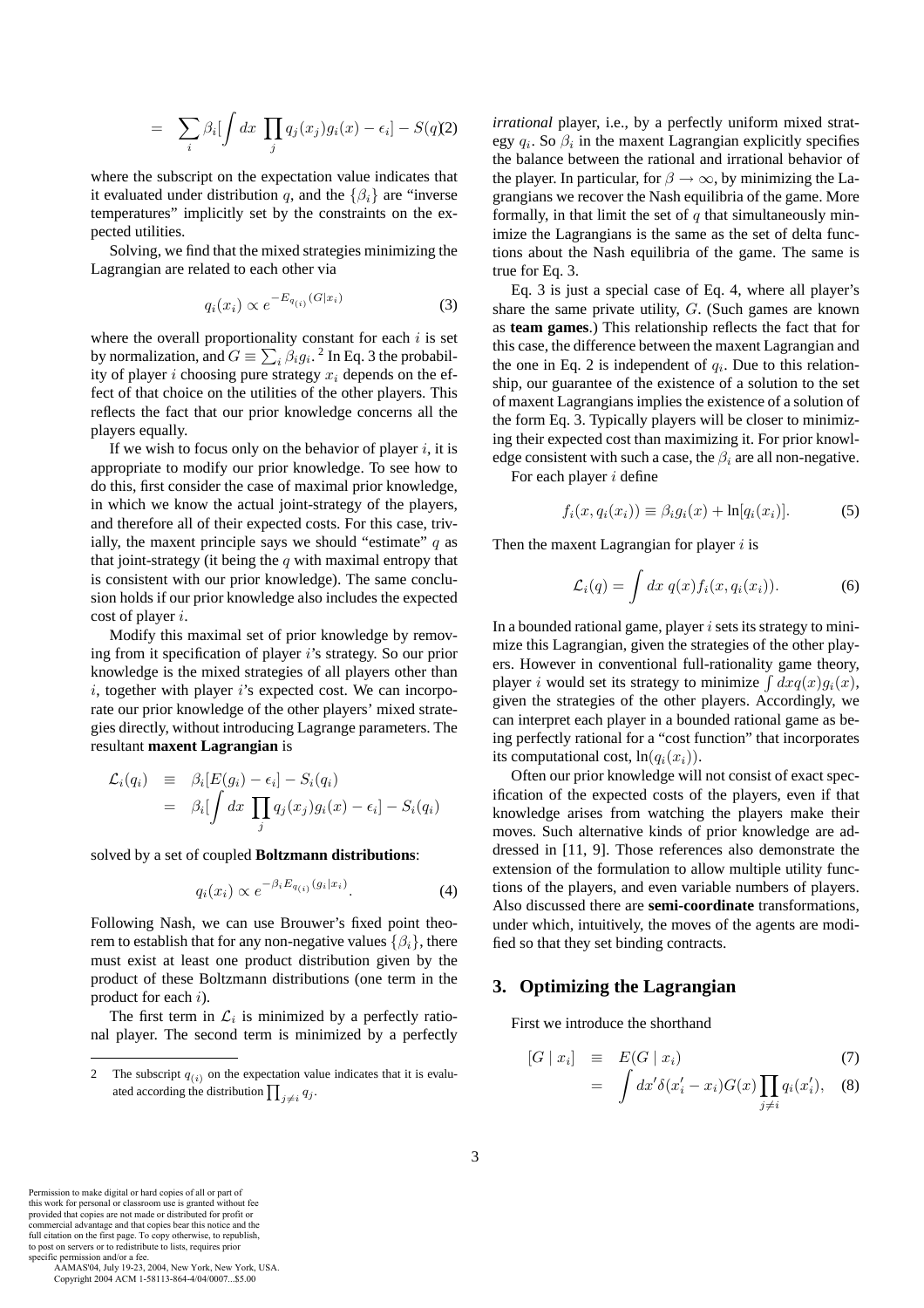where the delta function forces  $x_i' = x_i$  in the usual way. Now given any initial  $q$ , one may use gradient descent to search for the q optimizing  $\mathcal{L}(q)$ . Taking the appropriate partial derivatives, the descent direction is given by

$$
\Delta q_i(x_i) = \frac{\delta \mathcal{L}}{\delta q_i(x_i)} = [G|x_i] + \beta^{-1} \log q_i(x_i) + C \quad (9)
$$

where  $C$  is a constant set to preserve the norm of the probability distribution after update, i.e., set to ensure that

$$
\int dx_i q_i(x_i) = \int dx_i (q_i(x_i) + \Delta q_i(x_i)) = 1.
$$
 (10)

Evaluating, we find that

$$
C = -\frac{1}{\int dx_i 1} \int dx_i \Big\{ [G|x_i] + \beta^{-1} \log q_i(x_i) \Big\}.
$$
 (11)

(Note that for finite  $X$ , those integrals are just sums.)

To follow this gradient, we need an efficient scheme for estimation of the conditional expected  $G$  for different  $x_i$ . Here we do this via Monte Carlo sampling, i.e., by repeatedly IID sampling  $q$  and recording the resultant private utility values. After using those samples to form an estimate of the gradient for each agent, we update the agents' distributions accordingly. We then start another block of IID sampling to generate estimates of the next gradients.

In large systems, the sampling within any given block can be slow to converge. One way to speed up the convergence is to replace each  $[G | x_i]$  with  $[g_i | x_i]$ , where  $g_i$  is set to minimize bias plus variance [10, 9]:

$$
g_i(x) := G(x) - \int dx_i \frac{L_{x_i}^{-1}}{\int dx_i' L_{x_i'}^{-1}} G(x_{-i}, x_i), \qquad (12)
$$

where  $L_{x_i}$  is the number of times the particular value  $x_i$ arose in the most recent block of  $L$  samples. This is called the **Aristocrat Utility** (AU). It is a correction to the utility of the same name investigated in [13] and references therein.

Note that evaluation of AU for agent  $i$  requires knowing G for all possible  $x_i$ , with  $x_{(i)}$  held fixed. Accordingly, we consider an approximation, which is called the **Wonderful Life** utility (WLU), in which we replace the values  $L_{x_i}^{-1}$  $\frac{L_{x_i}}{\int dx'_i L_{x'_i}^{-1}}$ defining agent  $i$ 's AU with a delta function about

about the least likely (according to  $q_i$ ) of that agent's moves. (This is version of the utility of the same name investigated in [13] and references therein.)

Below we present computer experiments validating the theoretical predictions that AU converges faster than the team game, and that the WLU defined here converges faster than its reverse, in which the delta function is centered on the *most* likely of the agent's moves.

Both WLU and AU require recording not just  $G(x)$  for the Monte Carlo sample  $x$ , but also  $G$  at a set of points related in a particular way to  $x$ . When the functional form of  $G$  is known, often there is cancellation of terms that obviates this need. Indeed, often in these cases these alternatives are easier to evaluate than is G. However when the functional form of  $G$  is not known, but is given by an external evaluation device, using such alternatives to G would require rerunning the system, i.e., evaluating  $G$  for many points besides  $x$ .

PD theory provides us an alternative way to improve the convergence of the sampling. This alternative exploits the fact that the joint distribution of all the agents is a product distribution. Accordingly, we can have the agents all announce their separate distributions  ${q_i}$  at the end of each block. By itself, this is of no help. However say that  $x$  as well as  $G(x)$  is recorded for all the samples taken so far, over all preceding blocks (not just those in the most recently preceding block). We can use this information as a training set for a supervised learning algorithm that estimates G. Again, the information in this estimate is of no use by itself. But if we combine it with the announced  $\{q_i\}$ , we can form an estimate of each  $[G \mid x_i]$ .

This estimate is in addition to the estimate based on the Monte Carlo samples of the most recent block — in this new estimate the Monte Carlo samples from all blocks are used, to approximate  $G(x)$ , rather than to directly estimate the various  $[G | x_i]$ . Accordingly we can combine these two estimates, thereby improving the Monte Carlo-based estimate. Below we present computer experiments validating this technique.

# **4. Experiments**

#### **4.1. Known world utilities**

We first consider the case where the functional form of the world utility is known. Technically, the specific problem that we consider is the equilibration of a spin glass in an external field, where each spin has a total angular momentum 3/2. The problem consists of 50 spins in a circular formation, where every spin is interacting with three spins on its right, three spins on its left as well as with itself. There are also external fields which interact with each individual spin differently. The world utility is thus of the following form:

$$
G(x) = \sum_{i} h_i x_i + \sum_{\langle i,j \rangle} J_{ij} x_i x_j, \tag{13}
$$

where  $\sum_{\langle i,j\rangle}$  means summing over all the interacting pairs once. In our problem, the elements in the set  $\{h_i\}$  and  $\{J_{ij}\}$ are generated uniformly at random from −0.5 to 0.5. The algorithm for the Lagrangian estimation goes as follows:

Permission to make digital or hard copies of all or part of this work for personal or classroom use is granted without fee provided that copies are not made or distributed for profit or commercial advantage and that copies bear this notice and the full citation on the first page. To copy otherwise, to republish, to post on servers or to redistribute to lists, requires prior specific permission and/or a fee.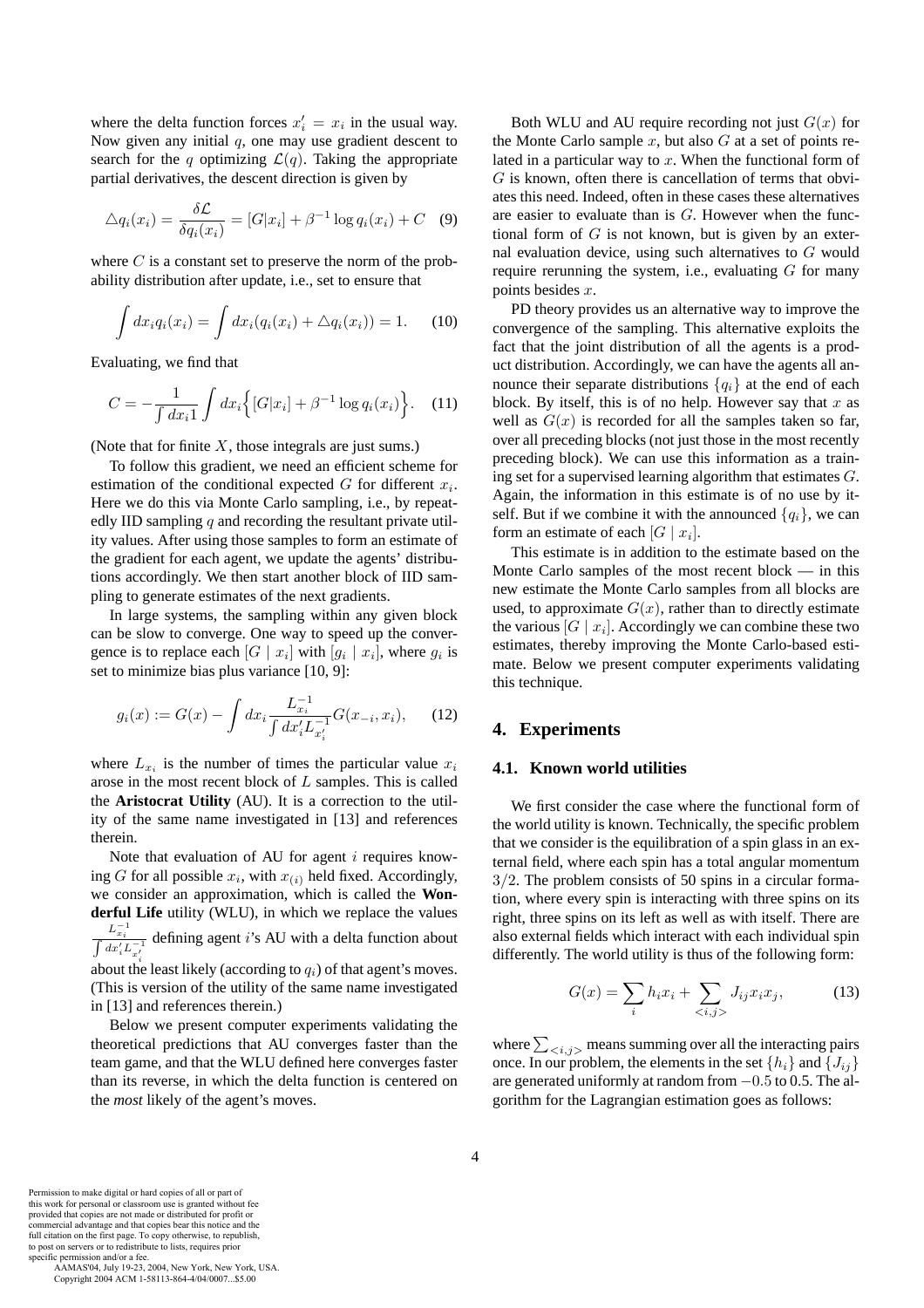- 1. Each spin is treated as an agent which possesses a probability distribution on its set of actions:  ${q_i(x_i) | x_i \in \sigma_i \equiv \{-1,1\}}$ , which is initially set to be uniform.
- 2. Each agent picks its state by IID sampling its probability distribution  $L$  times in sequence, where  $L$  is the Monte Carlo block size. We denote the number of state  $x_i$  is picked by agent i by  $L_{x_i}$ . We require  $L_{x_i}$  to be non-empty for all  $x_i \in \omega_i$ , i.e., if some  $L_{x_i} = 0$ , we randomly form an additional sample  $x'$  and change  $x'_i$ to  $x_i'$  so that  $L_{x_i} = 1$ . This process is to ensure that we can get conditional expected values  $[G]x_i]$  for all  $x_i \in \sigma_i$ . It should be noted though that it violates the assumptions of IID sampling underpinning the derivation of the private utilities minimizing bias plus variance.
- 3. At the end of the block the gradients for each individual component is calculated based on the  $L$  samples (c.f. Eq. 9), and gradient descents are performed for all  $i$  simultaneously. Since all probabilities must be positive, for each component  $i$ , the magnitude of descent is halved if  $q_i(x_i)$  would otherwise be negative for some  $x_i$ .
- 4. Repeat steps 2 and 3.

In figure 1, we have shown a comparison of three different ways of doing the descent direction estimation in step 3 above. Team game means that we use  $[G]x_i]$  to get the descent directions, weighted Aristocratic Utility corresponds to using the formula in Eq. 12 to get the descent directions, and uniform Aristocratic Utility corresponds to simplifying the functions  ${g_i}$  to

$$
\hat{g}_i(x) := G(x) - \frac{1}{|\sigma_i|} \sum_{x_i \in \sigma_i} G(x_{-i}, x_i). \tag{14}
$$

Figure 1 illustrates performance after a fixed number of blocks for different  $\beta$ , and a typical times series of performance vs. block number is illustrated in fig. 2. From fig. 1, we see that weighted AU outperforms uniform AU (though barely) except at  $\beta^{-1} = 0.2$ . This unexpected result at  $\beta^{-1} = 0.2$  may be due to the limitation on the size of L, and the resultant possibility that  $L_{x_i} = 0$ . Recall that to have  $L_{x_i} \neq 0$ , we use a not fully-IID process of randomly picking a sample  $x'$  and setting  $x'_i = x_i$ . This process — not needed in the uniform AU case — would be expected to hurt performance. Sure enough, as shown in figure 3, the number of times  $L_{x_i} = 1$  is greater when  $\beta^{-1} = 0.2$  than that when  $\beta^{-1} = 0.6$ . At  $\beta^{-1} = 0.2$ , quite a few redistributions of the samples are happening and hence the size of L should be enlarged to get decent statistics.

Other evidence for this hypothesis arises by comparing the correct WLU (where the terms  $\frac{L_{x_i}^{-1}}{\int dx_i^{\prime} L_{x_i^{\prime}}^{-1}}$ defining agent

i's AU are replaced with a delta function about about that agent's moves  $x_i$  with the smallest value of  $q_i0$  and incorrect WLU (where the same quantities are replaced with a delta function about about the most likely of that agent's moves) with different sample size  $L$ . As shown in figures  $4$ and 5, the increase in sample size does amend the problem caused by resampling.

# **5. Unknown world utilities**

We now consider the case where the explicit formula for the world utility is not known and hence the calculations for WLU, uniform AU and weighted AU are not possible. Recall that for this case we require that each player not only submits her choices of actions during each Monte Carlo block, but her probability distribution as well. This results in a constant communication overhead, but that overhead becomes negligible when  $L$  is large.

The problem we consider here is a 100-agent 4-night bar problem [14]. In this problem, each agent  $i$ 's set of allowed moves consists of four elements:  $x_i \in \{1, 2, 3, 4\}.$ The world utility is of the form:

$$
G(x) = -50 \times \sum_{k=1}^{4} e^{-f_k(x)/6}
$$
 (15)

where  $f_k(x) = \sum_i \delta(x_i - k)$ , i.e.,  $f_k(x)$  is the number of agents attending the bar at night  $k$ . The precise algorithm is as follows:

Steps 1 and 2 are the same as in section 4.

3. Denote the set of samples in the L Monte Carlo steps by S. A set of artificial data points is then generated in that block according to agents' probability distributions; denote that by  $A<sup>3</sup>$ . Then we define the following quantity:

$$
\bar{G}_{x_i} := \frac{1-\alpha}{L} \sum_{x' \in S} \delta(x_i - x'_i) G(x) \quad (16)
$$

$$
+\frac{\alpha}{|A|}\sum_{x'\in A}^{x'\in B}\delta(x_i-x_i')\hat{G}_S(x) \quad (17)
$$

where  $\alpha$  is a weighting parameter between 0 and 1 and  $\hat{G}_S$  is defined by:

$$
\hat{G}_S(x) := \frac{\sum_{x' \in S} d(x, x') G(x')}{\sum_{x' \in S} d(x, x')}
$$
 (18)

where  $d(\cdot, \cdot)$  is some appropriate metric. In the present 100-agent 4-night bar problem,  $d(x, x') :=$ present 100-agent 4-night bar problem,  $a(x, x) :=$ <br> $e^{-2 \times \sum_{k=1}^{4} |f_k(x) - f_k(x')|}$  where the functions  $\{f_k(.)\}$ are as defined in Eq. 15.

<sup>3</sup> To allow for distributed computation, each agent can generate its own A, this is indeed what is done in the simulations.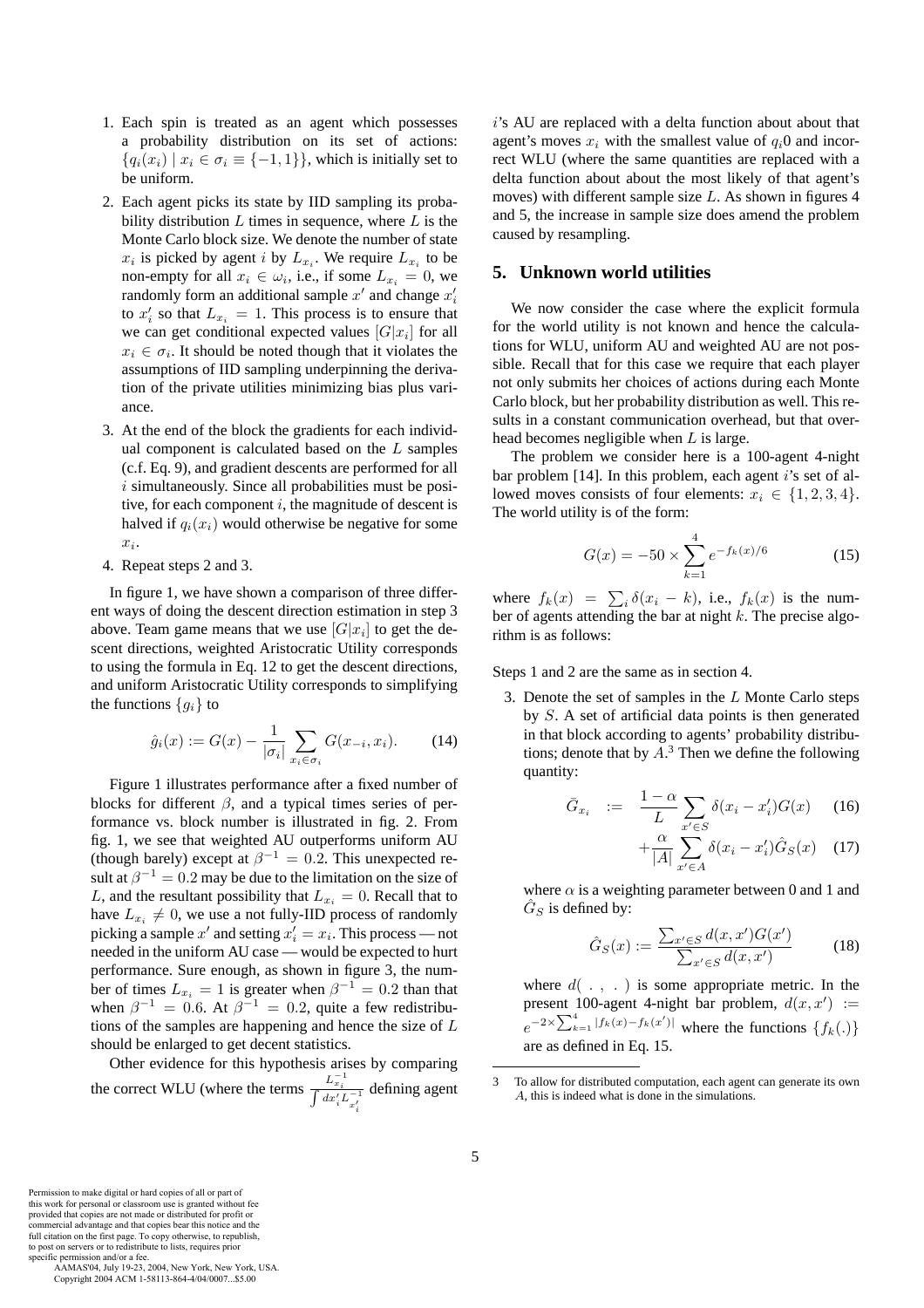- 4. Each agent updates her probability distribution according to the gradients calculated as in Eq. 9 but with  $[G|x_i]$  replaced by  $\bar{G}_{x_i}$ . Again, for each agent i, the magnitude of descent is halved if  $q_i(x_i)$  is no longer positive for some  $x'_i$ .
- 5. Repeat steps 2 to 4.

Given that the utility function is reasonably smooth, it is natural to expect that the estimates aided by artificial data points will provide an improvement. And this is indeed shown in figure 6 with varying  $\alpha$ . The same experiments are also performed for the 50-spin model introduced in secare also performed for the 50-spin model infoduced in section 4.1 but with a new metric  $d(x, x') = \sum_{i=1}^{50} \delta(x_i - x'_i)$ . The results are shown in figure 7.

An immediate improvement to the scheme above is to realize that there is no need to restrict ourselves to data available in that particular time step in calculating  $\bar{G}_{x_i}$  in Eq. 16. Namely, unlike step 3 above, we can accumulate "true" data from previous steps in calculating  $\bar{G}_{x_i}$  which will certainly improve the accuracy of the estimation. To illustrate this idea, at time step  $t$ , we define  $S'$  to be the combined set of true samples drawn at time step t and time step  $t - 1$ ,<sup>4</sup> and we calculate  $G_{x_i}$  as:

$$
\bar{G}_{x_i} := \frac{1-\alpha}{L} \sum_{x' \in S} \delta(x_i - x'_i) G(x) \tag{19}
$$

$$
+\frac{\alpha}{|A|}\sum_{x'\in A}^{x'\in S}\delta(x_i-x_i')\hat{G}_{S'}(x)\ .\qquad (20)
$$

The results for the bar problem are shown in figure 8.

#### **6. Conclusion**

Product Distribution (PD) theory is a recently introduced broad framework for analyzing, controlling, and optimizing distributed systems [10, 11, 9]. Here we investigate PD theory's use for adaptive, distributed control of a MAS. Typically such control is done by having each agent run its own reinforcement learning algorithm [4, 13, 14, 12].

In this approach the utility function of each agent is based on the world utility  $G(x)$  mapping the joint move of the agents,  $x \in X$ , to the performance of the overall system. However in practice the agents in a MAS are bounded rational. Moreover the equilibrium they reach will typically involve mixed strategies rather than pure strategies, i.e., they don't settle on a single point x optimizing  $G(x)$ . This suggests formulating an approach that explicitly accounts for the bounded rational, mixed strategy character of the agents.

PD theory directly addresses these issues by casting the control problem as one of minimizing a Lagrangian of the joint probablity distribution of the agents. This allows the equilibrium to be found using gradient descent techniques.



**Figure 1. Plots of** β<sup>−</sup><sup>1</sup> **vs. the Lagrangian for different utilities. The curves are generated by plotting the Lagrangian at the 20th block number, i.e., after 20 descents. The initial step sizes are set to be 0.2 times the gradi**ents. Also,  $L = 100$  and a total of 40 simula**tions are performed. (Red dotted line: Team game, green dashed line: uniform AU, blue solid line: weighted AU.)**



**Figure 2. The time series of Lagrangian along the 20 Monte Carlo blocks (curves generated** at  $\beta^{-1} = 0.6$ ). (Red dotted line: Team game, **green dashed line: uniform AU, blue solid line: weighted AU.)**

Permission to make digital or hard copies of all or part of this work for personal or classroom use is granted without fee provided that copies are not made or distributed for profit or commercial advantage and that copies bear this notice and the full citation on the first page. To copy otherwise, to republish, to post on servers or to redistribute to lists, requires prior specific permission and/or a fee.

<sup>4</sup> Of course, one might include as many blocks as desired.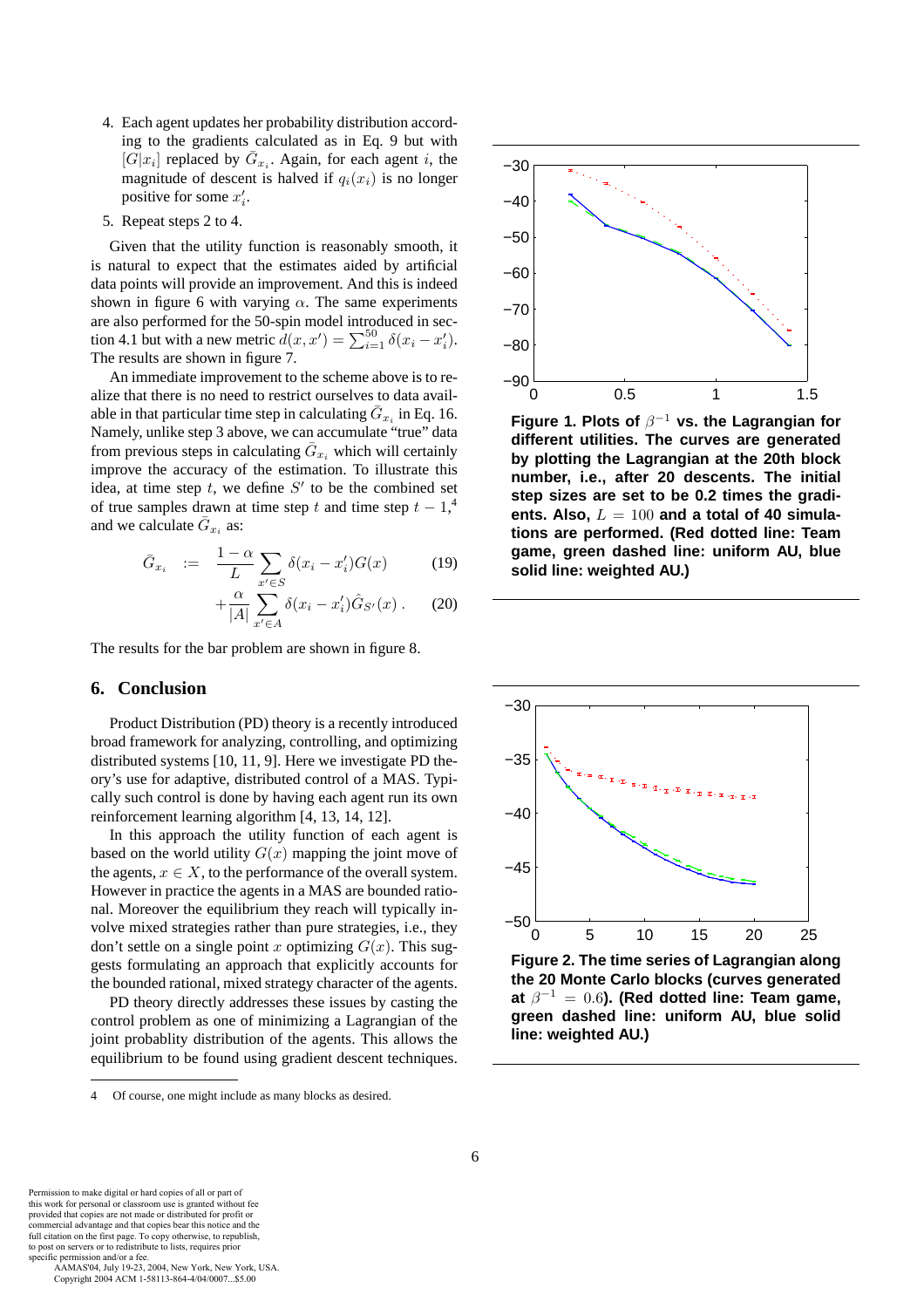

 $\frac{1}{50}\sum_i\sum_{x_i\in\sigma_i}\delta(L_{x_i}~-~1)$  at different tem**peratures. (Red dotted line:** β<sup>−</sup><sup>1</sup> = 0.2**, blue solid line:**  $\beta^{-1} = 0.6$ **.**)



**Figure 5. The time series of Lagrangian along the 20 Monte Carlo blocks with sample size**  $L = 200$  (curves generated at  $\beta^{-1} = 0.2$ ). (Red **dotted line: correct WLU, blue solid line: incorrect WLU.)**



**Figure 4. The time series of Lagrangian along the 20 Monte Carlo blocks with sample size**  $L = 100$  (curves generated at  $\beta^{-1} = 0.2$ ). (Red **dotted line: correct WLU, blue solid line: incorrect WLU.)**



**Figure 6. Plots of** β<sup>−</sup><sup>1</sup> **vs. the Lagrangian with various weighing parameters** α **for the bar problem. The curves are generated by plotting the Lagrangian at the 20th block number. (Red dotted line: no data augmentation,** green dashed line: data aug. with  $\alpha = 0.3$ , **blue solid line: data aug. with**  $\alpha = 0.5$ , **black dashed dotted line: data aug. with**  $\alpha = 0.7$ .)

Permission to make digital or hard copies of all or part of this work for personal or classroom use is granted without fee provided that copies are not made or distributed for profit or commercial advantage and that copies bear this notice and the full citation on the first page. To copy otherwise, to republish, to post on servers or to redistribute to lists, requires prior specific permission and/or a fee.